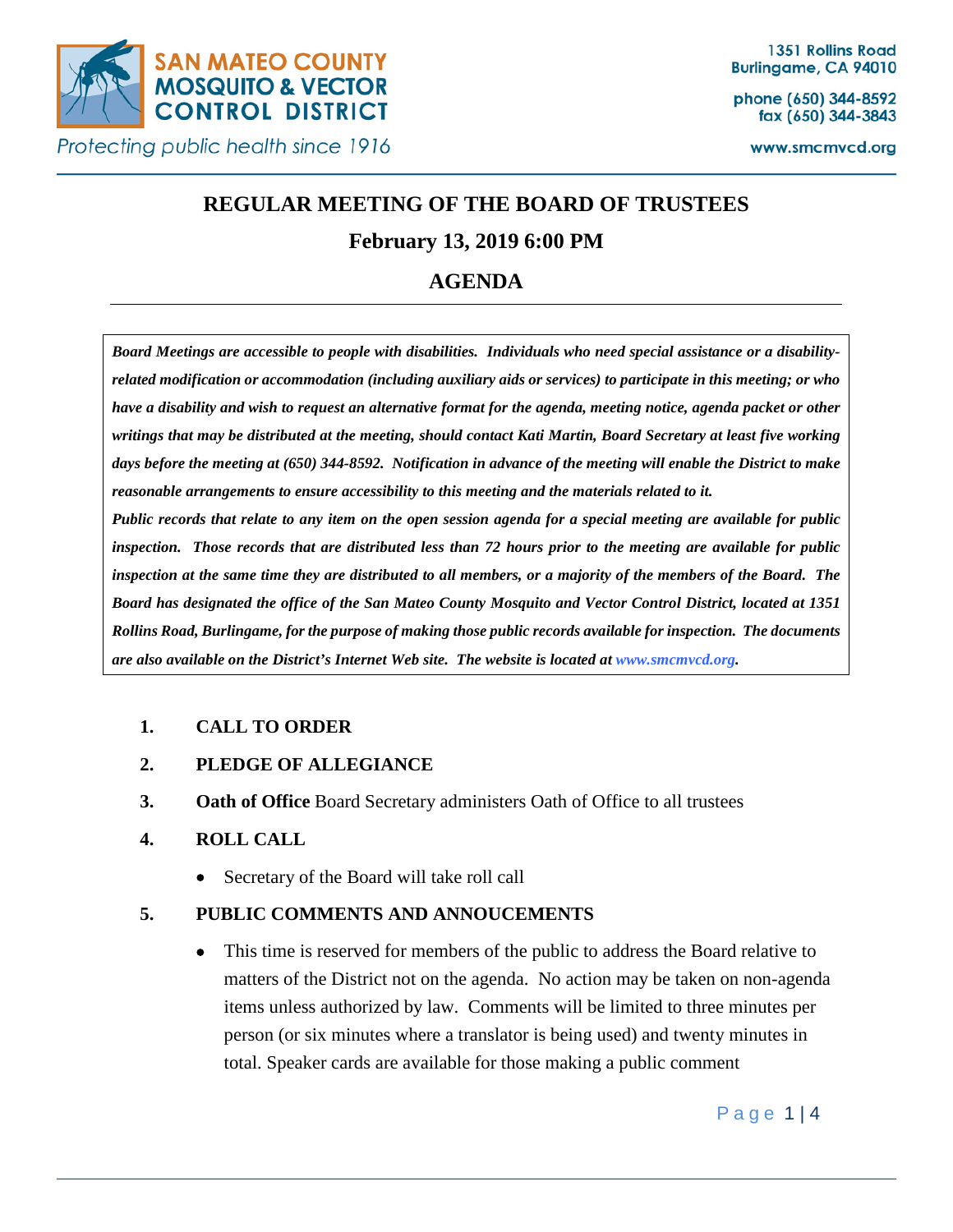## **6. CONSENT CALENDAR**

- If the Board would like to discuss any item listed, it may be pulled from the Consent Calendar
- A. Approval of Minutes for the Regular Board Meeting, January 9, 2019

**ACTION:** Motion to approve Consent Calendar

## **REGULAR AGENDA**

- **7. Review of Audit and Comprehensive Annual Financial Report for Fiscal Year 2017-18**
	- Presentation by Ahmed Badawi, Badawi & Associates, Certified Public Accountants
	- **ACTION:** Motion to approve the Audited Financial Statements for Fiscal Year 2017-18
- **8. BOARD COMMITTEE REPORTS.** The Chair of each of the following committees will present a brief report on the committee's actions since the last report and present any recommendations to the Board.
	- A. Environmental and Public Outreach Committee
	- B. Strategic Planning Committee
	- C. Policy Committee
	- D. Manager's Evaluation Committee
	- E. Legislative Committee
	- F. Finance Committee

#### **9. FINANCIAL REPORT**

Review Financial Report for December 2018.

Finance Director, Richard Arrow

**ACTION:** Motion to approve Financial Report for December 2018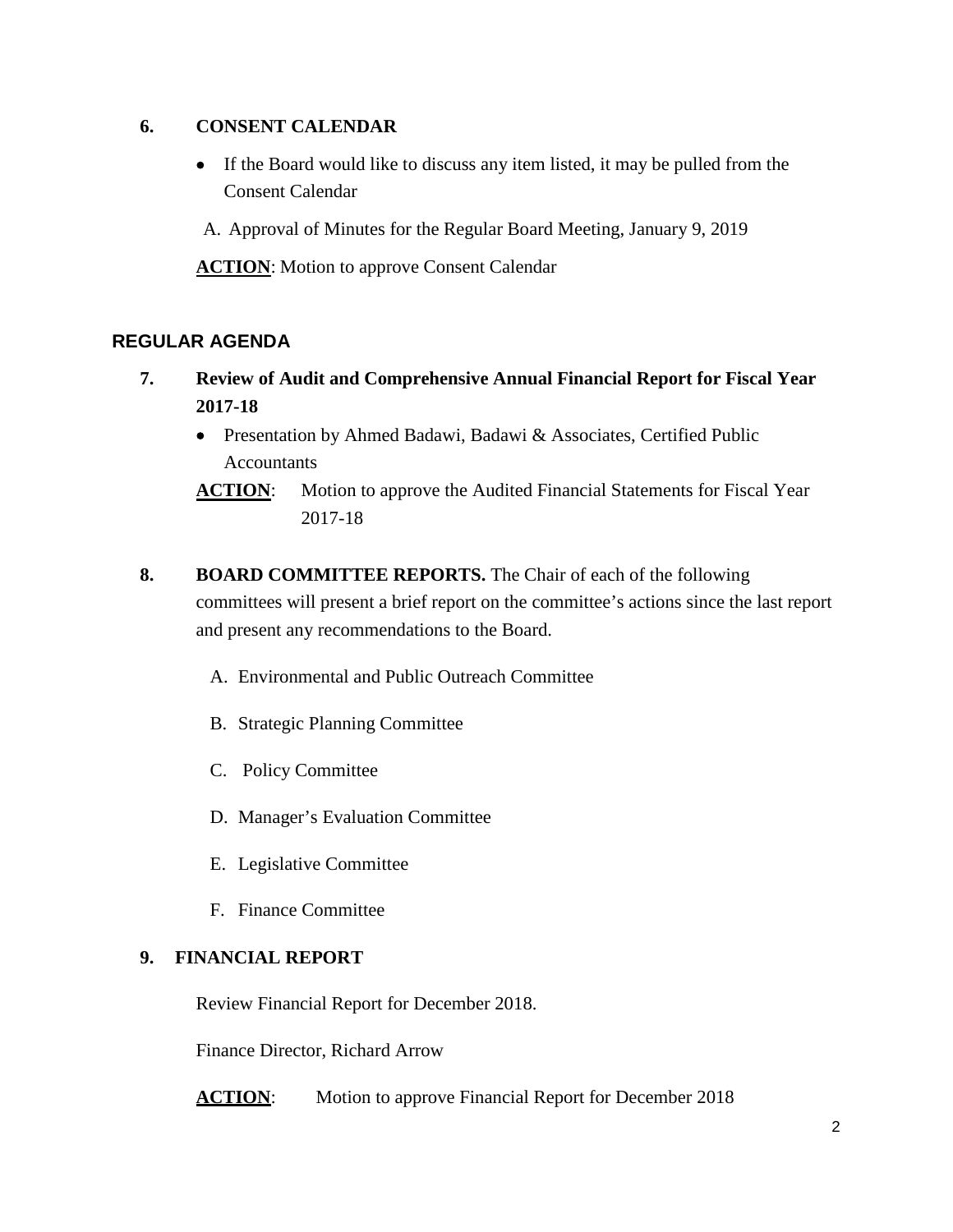## **10. STAFF REPORTS**

- A. Assistant Manager, Brian Weber will provide an update on Field Operations Programs (including Seasonal marsh treatments, airboat, *Aedes aegypti*, etc.)
- B. Laboratory Director, Angie Nakano will provide an update on District Laboratory Programs (including surveillance efforts for West Nile Virus, *Aedes aegypti*, Ticks, Hantavirus, etc.)
- C. Public Health Education and Outreach Officer, Megan Sebay will provide an update on the District Public Outreach Programs

#### **11. Review of Board and Staff Accomplishments in 2018**

#### **12. Closed session**

- PUBLIC EMPLOYEE PERFORMANCE EVALUATION Title: District Manager (Government Code Section 54957)
- CONFERENCE WITH LABOR NEGOTIATOR Unrepresented employee: District Manager (Government Code Section 54957.6)
- **13. End Closed Session**
- **14. Report from Closed Session**

## **15. Resolution M-007-19 regarding and Fourth Amendment to the District Manager Employment Agreement with Dr. Chindi Peavey**

**16.** Receive a report on a potential project to install solar panels at District headquarters and consider whether to issue the draft RFP to get pricing information for determining whether to proceed with a solar installation as proposed.

**Action** Motion to approve issuing a Request for Proposals to get pricing information for determining whether to proceed with a solar installation as proposed

## **17. Form 700 reminder**

- **18. Discussion of having the Board conduct an evaluation of itself**
- **19. MANAGER'S REPORT**